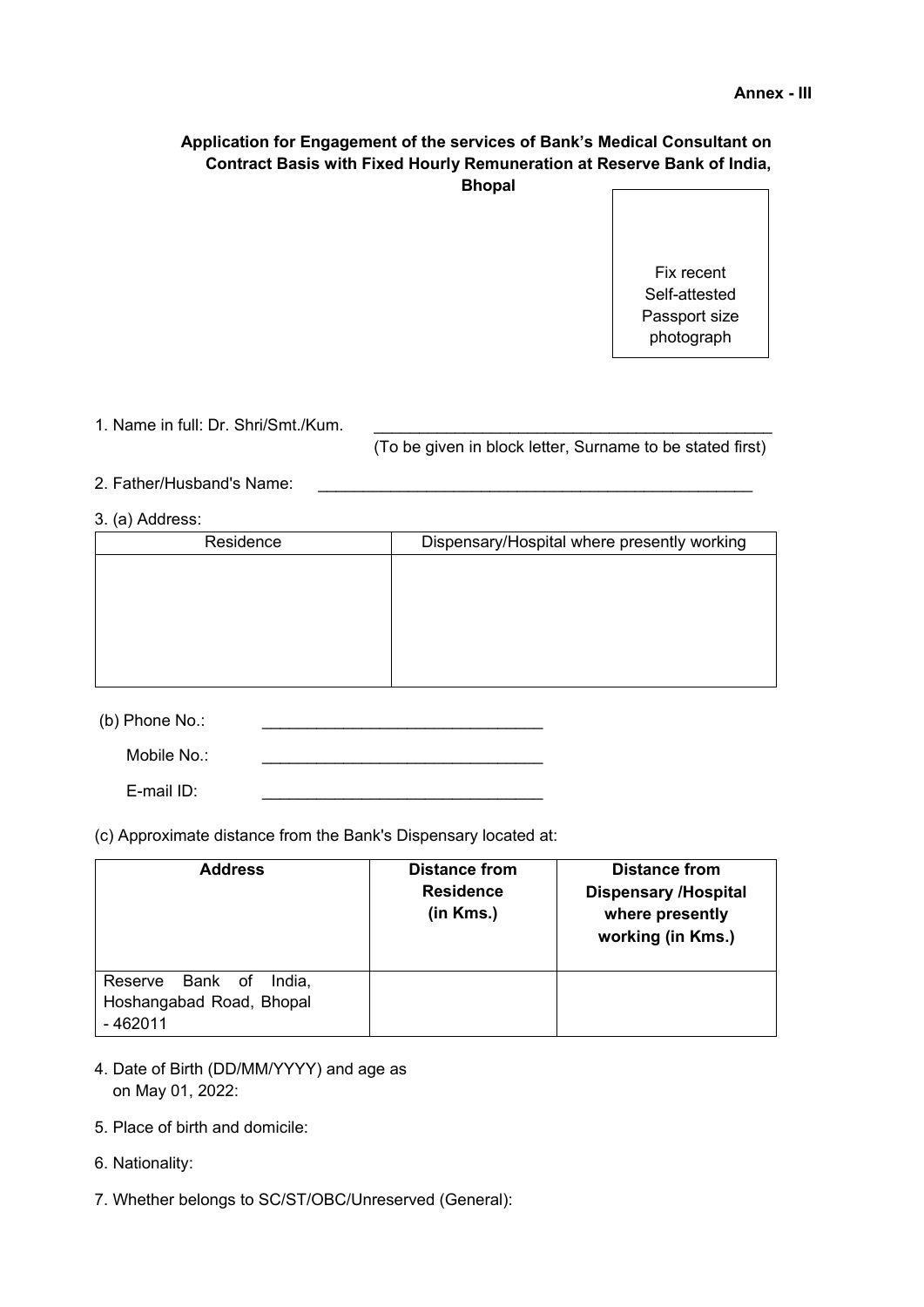# 8. Educational Qualifications:

## (Indicate Degree/Diploma obtained, in the order of highest to least)

| Degree/Diploma | University / Board | Year of Passing | Class / Rank |
|----------------|--------------------|-----------------|--------------|
|                |                    |                 |              |
|                |                    |                 |              |
|                |                    |                 |              |
|                |                    |                 |              |
|                |                    |                 |              |
|                |                    |                 |              |
|                |                    |                 |              |
|                |                    |                 |              |
|                |                    |                 |              |
|                |                    |                 |              |
|                |                    |                 |              |
|                |                    |                 |              |
|                |                    |                 |              |
|                |                    |                 |              |
|                |                    |                 |              |

9. Particulars of any other Courses in medical field by the applicant:

| <b>Course Name</b> | <i>Institute</i> | Year of Completion |  |
|--------------------|------------------|--------------------|--|
|                    |                  |                    |  |
|                    |                  |                    |  |

#### 10. Details of Experience

(Experience after graduation should only be stated)

| Experience                               | From | To | Period |         |
|------------------------------------------|------|----|--------|---------|
|                                          |      |    | Year/s | Month/s |
| In Hospital / Clinic (as a<br>Physician) |      |    |        |         |
| Medical<br>As<br>General<br>Practitioner |      |    |        |         |

# 11. Any other factors which the applicant would like to bring into account for considering his/her application.

I hereby declare that all the information and particulars given by me in this application form are true, complete & and correct to the best of my knowledge and belief. I understand that if at any stage, it is found that any information given in the application is incorrect or false or if any material information or particulars have been suppressed or omitted therefrom or that I do not satisfy the eligibility criteria according to the Bank, my candidature / engagement / appointment is liable to be cancelled / terminated without notice or compensation in lieu thereof. I have read and understood the stipulations given in the advertisement and hereby undertake to abide by them.

Place:

Date: Contract the applicant of the applicant of the applicant of the applicant of the applicant of the applicant of the applicant of the applicant of the applicant of the stretch of the stretch of the stretch of the stret